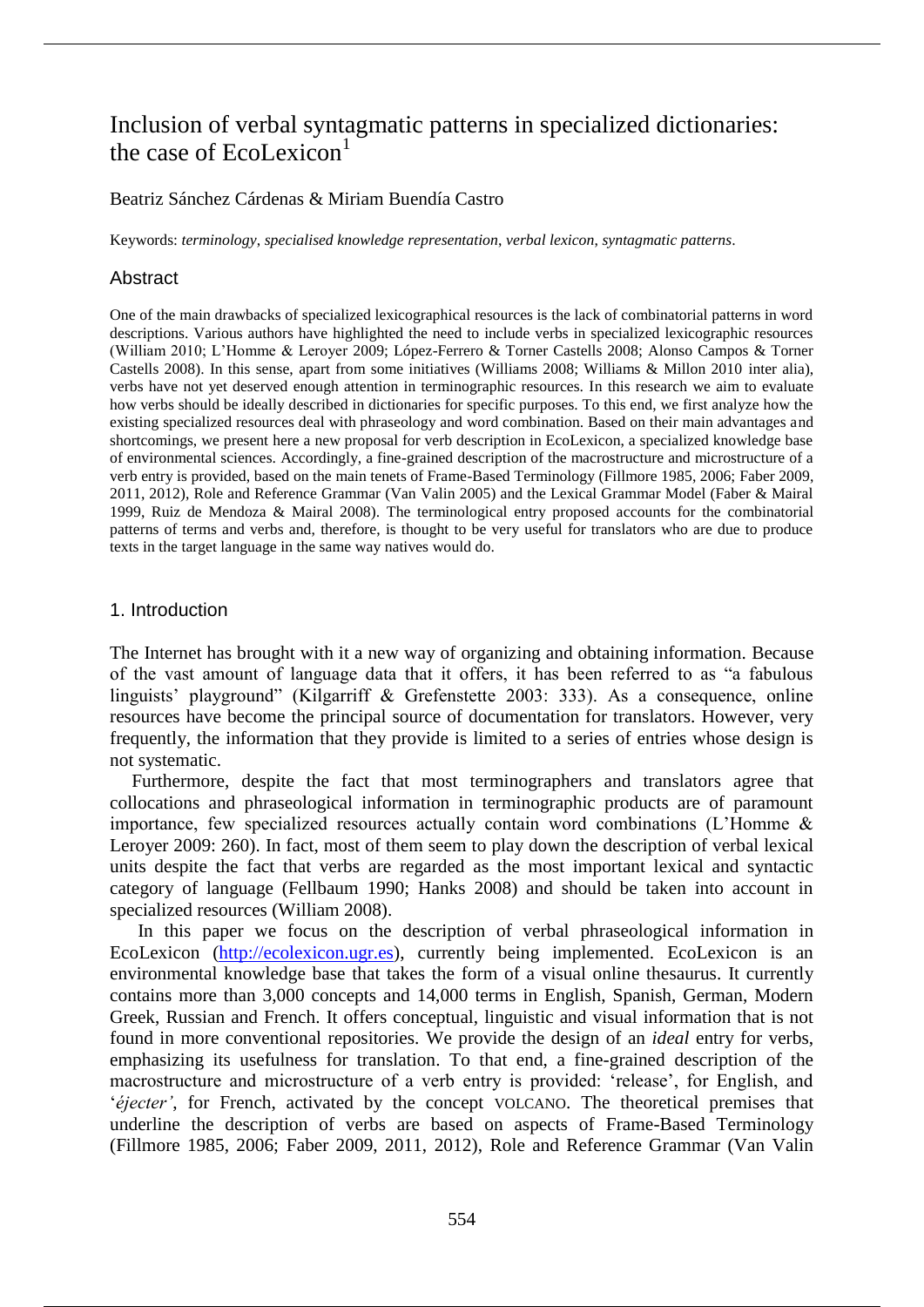2005) and the Lexical Grammar Model (Faber & Mairal 1999, Ruiz de Mendoza and Mairal 2008).

# 2. Phraseological information in terminographic products

Specialized dictionaries and databases that include word combinations present them in different ways. Table 1 provides a short description of important terminographic resources regarding: (i) how collocational information can be accessed in each of them; (ii) how they classify and describe collocations. For each dictionary, we underline the negative and positive aspects of the representation technique used. The dictionaries analyzed are: (1) *Lexique de cooccurrents—Bourse et conjuncture économique* (Cohen 1986) in the field of stock exchange; (2) *Internet. Répertoire bilingue de combinaisons lexicales spécialisées français anglais* (Meynard 2000), English-French dictionary for Internet terms; (3) *Vocabulaire et cooccurrents de la comptabilité* (Caignon 2001), French monolingual dictionary on accounting with English equivalences; (4) *Dictionnaire fondamental de l'informatique et de l'Internet* (DiCoInfo) (http://olst.ling.umontreal.ca), online specialized dictionary in French, English, and Spanish on the domains of computing and the Internet; (5) *Dictionnaire fondamental de l'environnement* (DiCoEnviro) (http://olst.ling.umontreal.ca), incipient online dictionary in French, English and Spanish on the environment, and more precisely to the field of the climate change; (6) Termium Plus® (http://www.termiumplus.gc.ca), a large terminological and linguistic data bank that covers "almost every field of human endeavour [...] from a simple tool or a complex machine, to a disease or plant, association or committee", in English, French, Spanish and Portuguese; (7) *Dictionnaire d'apprentissage du français des affaires* (DAFA) (Binon *et al* 2001), monolingual French business language available both in paper and electronic form, with equivalences in English, Spanish, German, Dutch and Italian; (8) *Dictionnaire contextuel du français économique* (DICOFE)<sup>2</sup> (Verlinde *et al* 1993-2003), whose online version allows searches for Dutch-French collocational information in the field of business language; and (9) the Accounting Dictionaries (AD), a group of five electronic dictionaries in accounting.<sup>3</sup>

|                   | Access                                 | Classification<br>and description                         | Advantages                                                                        | Disadvantages                                                                                                                                                    |
|-------------------|----------------------------------------|-----------------------------------------------------------|-----------------------------------------------------------------------------------|------------------------------------------------------------------------------------------------------------------------------------------------------------------|
| Cohen<br>(1986)   | -Base term                             | -Part of speech<br>-Meaning                               | Theoretically based                                                               | Not really classified according to<br>meaning, in the section everything can<br>fit.                                                                             |
| Meynard<br>(2000) | -Base term                             | -Part of speech<br>-Syntactic behavior<br>+ translation   | Translation of the<br>collocations into the other<br>language                     | Non-exhaustive list.                                                                                                                                             |
| Caignon<br>(2001) | -Base term                             | -Part of speech                                           | -Extensive phraseological<br>information                                          | Not really bilingual, just equivalences<br>between base terms.                                                                                                   |
| DiCoInfo          | -Base term                             | -Syntactic behavior<br>(actantial structure)<br>- Meaning | -Extensive phraseological                                                         | -Lack of user friendliness for general                                                                                                                           |
| DiCo-<br>Enviro   | -Collocation<br>(lexical)<br>relation) |                                                           | information<br>-Fine-grained description<br>-Theoretically based<br>-Multilingual | users because of the assumption of too<br>much linguistic knowledge.<br>-No correspondence in collocations<br>among languages.                                   |
| Termium<br>Plus   | -Base term                             | -Part of speech                                           | -Huge database: great<br>quantity of information                                  | -Difficult accessibility.<br>-Excessive quantity of information<br>-Too much knowledge assumed.<br>-Collocations only listed in a limited<br>number of articles. |
| <b>DAFA</b>       | -Base term                             | -Part of speech<br>-Syntactic behavior                    | -Extensive phraseological<br>information                                          | -Difficult access due to linguistically<br>determined data presentation.                                                                                         |

**Table 1.** Description of phraseological information in a set of terminographic resources.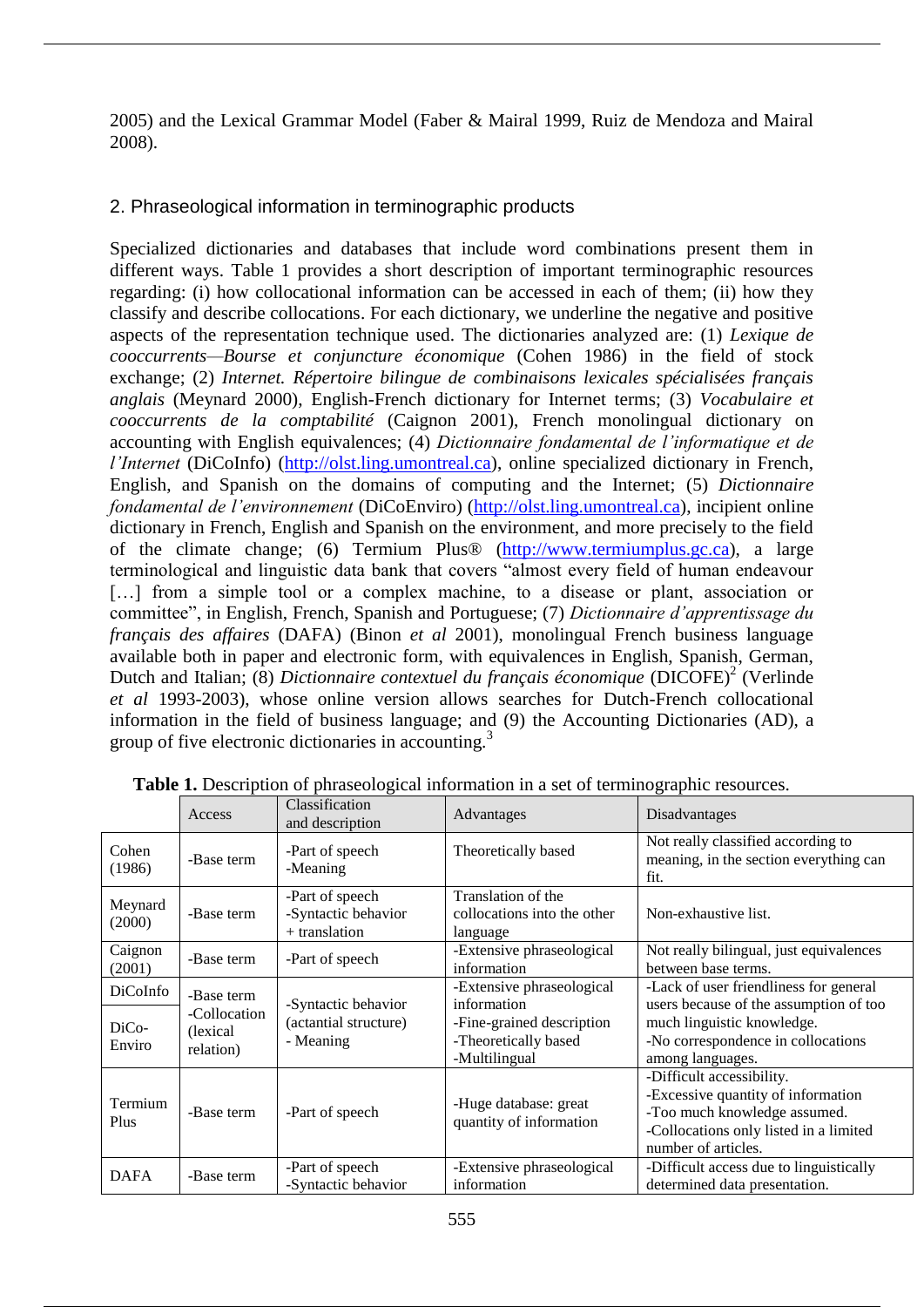|               |            | (verbs)                        | -Fine-grained description | -Although translated, it is monolingual  |
|---------------|------------|--------------------------------|---------------------------|------------------------------------------|
|               |            | -Meaning (description          | -Theoretically based      | and information is just given for French |
|               |            | $+$ synonym/antonym            |                           | terms.                                   |
|               |            | collocations+ex. of use)       |                           |                                          |
| <b>DICOFE</b> | -Base term | Collocation in Dutch $+$       | -Extensive phraseological | -Limited access, just from Dutch into    |
|               |            | translation into French        | information               | French.                                  |
| DA            | -Base term | $Collocation +$<br>translation | -Extensive phraseological |                                          |
|               |            |                                | information               | -No classification for collocations.     |
|               |            |                                | -Translation offered      |                                          |

As shown in table 1, except for the DiCoInfo and the DiCoEnviro, collocations can only be accessed from the headword or main term. In other words, if the user is looking for the phrase 'develop a market', it will only be displayed once the entries for 'develop' or 'market' have been extracted from the dictionary. DiCoInfo and DiCoEnviro, apart from allowing access through the headword, permit searches directly by means of the collocation or word combination in question through the option *lexical relation*. In consonance with DiCoInfo and DiCoEnviron, an 'ideal' terminographic dictionary should favor accessibility by providing different ways of accessing the information depending on users' needs (Bergenholtz &Tarp) 2004, 2010). In regards to the classification and description of collocations within an entry, the DA or the DICOFE do not offer any type of classification, but rather present the different word combinations concerning an entry term together with their equivalent in the other language. The rest of the terminographic products classify the entries according to their morphological categories. Meynard (2001), the DiCoInfo and the DiCoEnviro also specify the syntactic relationship between the base and the collocate. Meynard offers a syntactic description differentiating among (i) collocate noun + base noun; (ii) collocate verb + base noun; (iii) base noun + collocate verb; and (iv) collocate adj. + base noun, always offering the translation into either French or English, whereas DiCoInfo and DiCoEnviro offer a syntactic description involving the description of the actantial structure (i.e. semantic roles) of the base. Finally, meaning is of paramount importance for DiCoInfo, DiCoEnviro, DAFA and Cohen (1986), which classify collocations according to their sense, based on the lexical functions of the Explanatory and Combinatorial Lexicology (ECD) (Mel'čuk *et al.*, 1995; Mel'čuk 1984- 1999). Cohen (1986) adapts the ECD representation, and uses paraphrases of a certain number of lexical functions such as *début* (start), *croissance* (growth) and *fin* (end). Based on the information in table 1, the following guidelines can be specified for an ideal terminological entry in a specialized dictionary: (1) the resource should be available online and offer different ways of accessing collocations, adapted to different user needs and situation profiles (Bergenholtz & Tarp 2004, 2010); (ii) it should be bilingual or multilingual, and include correspondences between the phraseological units in different languages; (iii) it should offer phraseological information and a description of the semantic and syntactic patterns associated with the meaning of each verb (Hanks 2008: 89).

## 3. Lexical entries of verbs in EcoLexicon

We describe below the conception of the macro and microstructure of verbs description in EcoLexicon.

# 3.1. *A conceptually motivated macrostructure*

According to the Lexical Grammar Model (Faber & Mairal 1999, 2012; Ruiz de Mendoza & Mairal 2008), the verbal lexicon of any language is organized in ten lexical domains.<sup>4</sup> Each of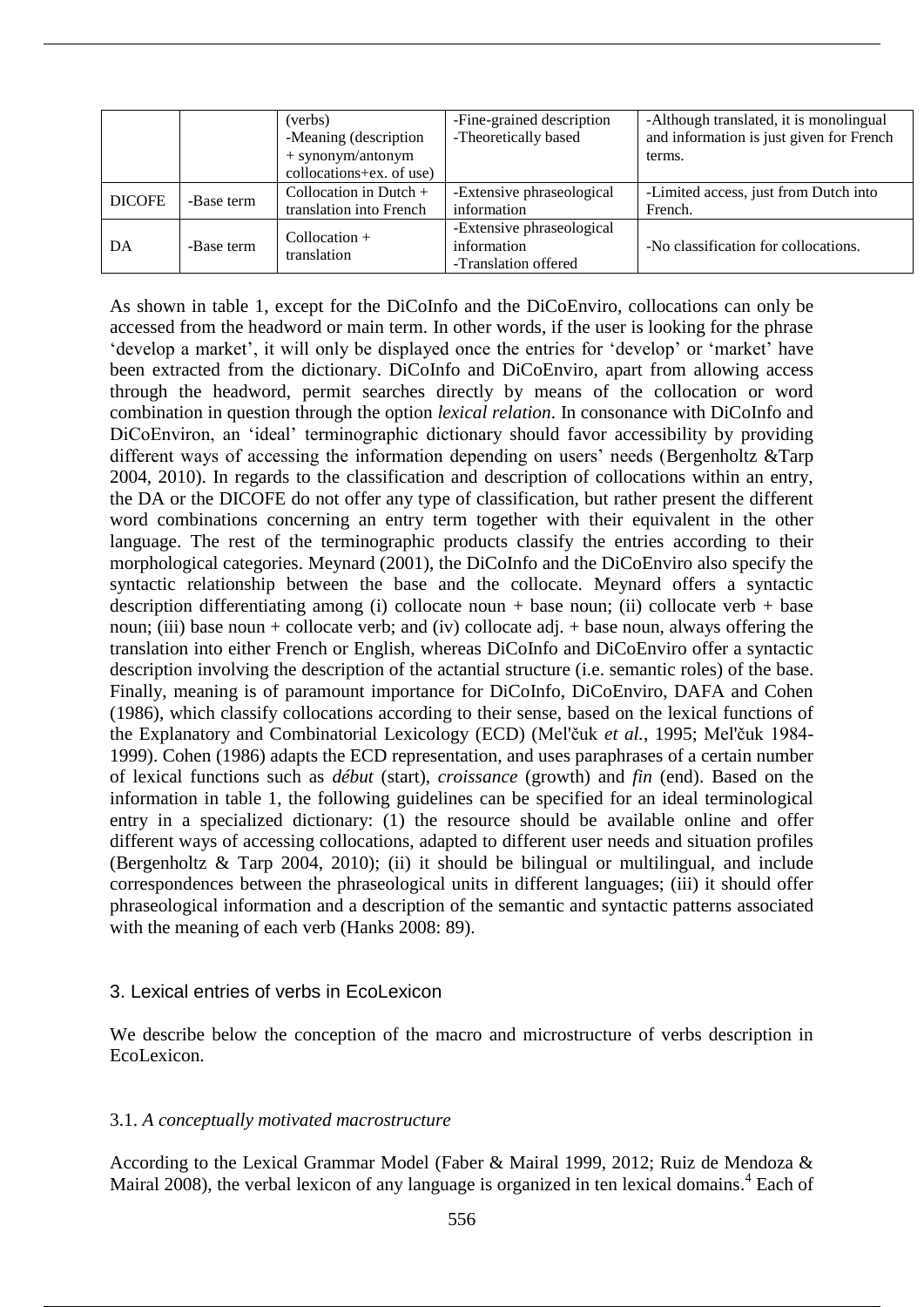these domains is subdivided in lexical sub-domains or subsets that are hierarchically organized. At the uppermost level of each hierarchy is the genus or superordinate term, which approaches the status of a semantic primitive (Wierzbicka's 1995; Apresjan 1993) obtained through stepwise lexical decomposition (Dik 1978). At the other levels, hyper/hyponymy relationships are determined by means of the troponomy tests proposed by Fellbaum (1990) and Miller (1992). Since verbs at the lower levels of the hierarchy inherit the semantic and syntactic properties of the superordinate, the representation of the sub-domains is meaningful concerning the semantic and syntactic restrictions of verb arguments (Gross 1992). Table 2 illustrates the macrostructure of the verbal sub-domain CAUSE MOTION, within the MOVEMENT domain, in the specialized subject field of volcanology.

**Table 2.** Macrostructure of the sub-domain CAUSE MOTION in the field of volcanology.

| 1. dégager: libérer une substance                     | 1. release: to allow something to flow freely.                           |
|-------------------------------------------------------|--------------------------------------------------------------------------|
| Les volcans dégagent du souffre.                      | Volcanoes release massive amounts of co2.                                |
| 1.1. émettre: dégager quelque chose.                  | 2. emit: to throw out.                                                   |
| Le volcan de l'île de Vulcano émet des fumerolles.    | The majority of volcanoes emit sulphur in the form of gaseous SO 2.      |
| 1.1.1. laisser échapper: émettre ce qui était retenu. | 2.2. expel: to emit liquid, gaseous or solid material.                   |
| Le volcan laisse échapper des gaz.                    | A volcano expels more than molten material or lava when it erupts.       |
| 1.1.2. exhaler: émettre des substances gazeuses.      | 2.1.1. eject: to expel out with force.                                   |
| Le volcan a exhalé 20 millions de tonnes de CO2.      | The volcano ejects thousands of tons of boiling, poisonous mud.          |
| 1.1.3. rejeter: émettre hors de soi avec force.       | 2.1.1.1. spit: to eject from the mouth.                                  |
| Le volcan de l'Eyjafjallajokull rejette des cendres.  | For more than nine hours the volcano spit vigorous ash in a large plume. |
| 1.1.2.1 cracher: rejeter hors de la bouche.           | 2.1.1.2. erupt: to eject (gas and solid material) out of the volcano.    |
| Le volcan a craché un panache de cendres.             | In 1902, the La Soufriere volcano erupted, killing 2,000 people.         |
| 1.1.2.2 éjecter: rejeter avec force.                  | 2.1.1.2.1. spew: to erupt with force                                     |
| Le volcan a éjecté d'énormes masses                   | A volcano expels more than molten material or lava when it erupts.       |
| de laves et de cendres.                               |                                                                          |

This representation is in consonance with the way concepts are stored in the human mind (Tranel *et al*. 2001; Damasio *et al.* 2004). The organization of the macrostructure of a dictionary in bilingual lexical domains is useful for user groups, such as translators, who must generate texts in another language because it allows users to have instant access to the whole conceptual system of both source and target language (Faber & Pérez 1997). Moreover, this type of representation highlights the differences in the conceptualization of a domain in each language. In this case, it can be observed that English has four verbs codifying explosive volcanic emissions whereas there are only two in French.

EcoLexicon is designed as a repository that describes the prototypical activities and states associated with the specialized environmental entities. Thus, when users look up a term such as 'volcano', they can have access to the verbs most frequently associated in the corpus with this term in both the source and target language simultaneously. It has been proved that bilingual lexical domains facilitate the choice of the correct verb in the target text and increase lexical variation in texts generated by users of such resources (Sánchez Cárdenas 2009).

# 3.2. *Lexical entries: corpus based argument structure*

The representation for verbs in Ecolexicon is currently being accomplished. With the aim of describing the syntagmatic behavior (Hanks 2008) of the environmental sciences language units, verb argument structures are characterized from a semantic and role-based perspective. The linguistic information has been extracted from a subcorpus –obtained from the corpus compiled by the Lexicon research group– in the subdomain of Geology with roughly 1,000,000 tokens for English and 1,000,000 for French. It is mainly composed of specialized research articles, monographies dealing with geological phenomena, scientific reports, and texts extracted from websites with a valuable authority (Buendía-Castro & Ureña 2009).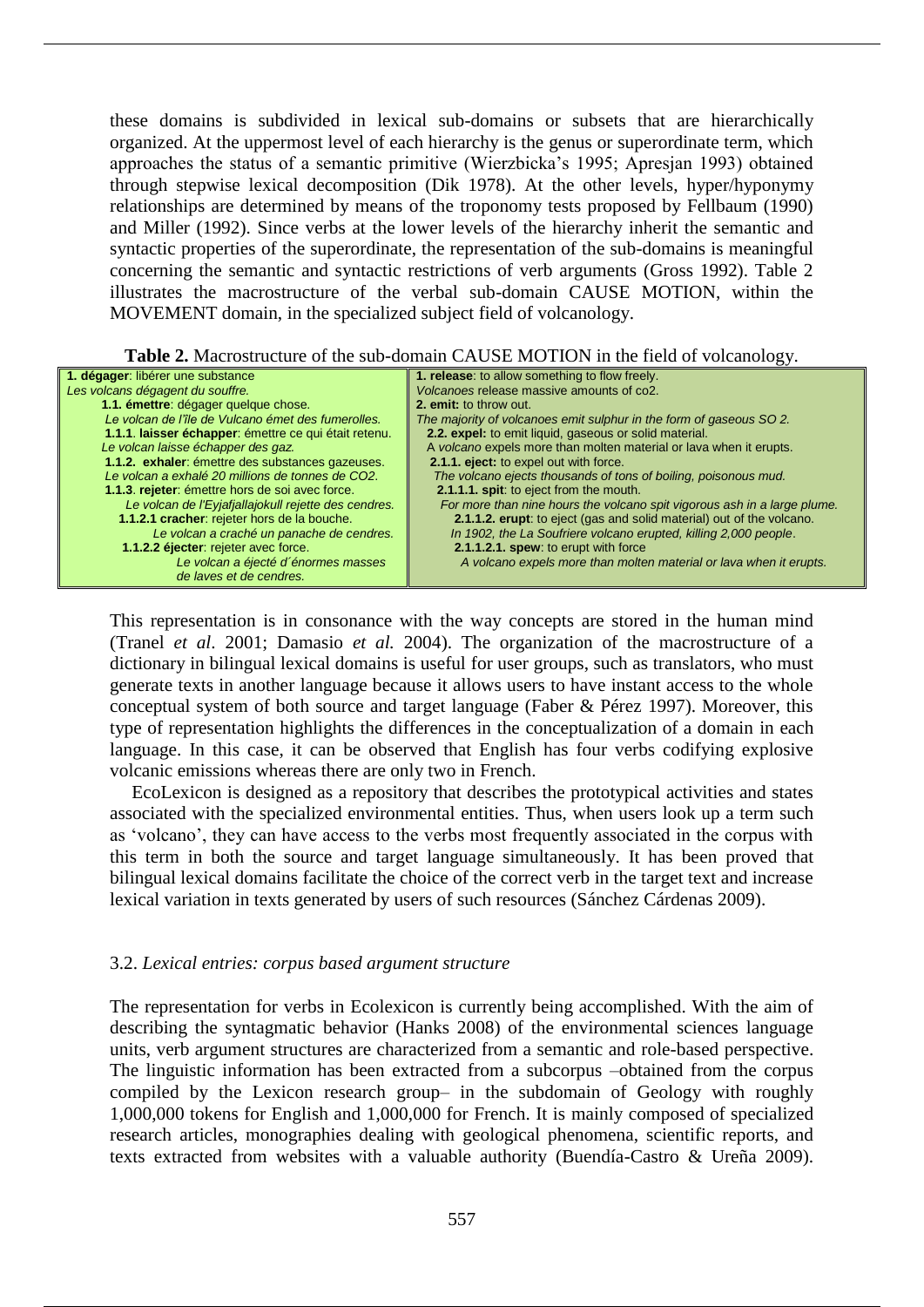Verbal entries are divided into the following sections: lexical domain, semantic frame, semantic roles, noun typology, syntactic function, argument examples, and contexts.

**1. Lexical domain.** As previously mentioned, verbs are classified into ten lexical domains. Since they have a wide semantic spectrum, it is useful to classify verbs into more specific semantic classes, which is done using frame semantics. This is especially relevant in terminology, where term meaning depends on their membership in specialized knowledge subdomains (Faber *et al* 2010).

**2. Semantic frame**. Frames can be defined as prototypical situations of events, relations, or entities that are characterized by the configuration of their semantic roles (Fillmore *et al* 1976, 2003). Since frames refer to general situations, the linguistic units associated to each frame share the same actantial configuration.

**3. Noun typology.** The selectional restrictions imposed on verbs arguments are characterized from a linguistic perspective according to Barrios (2010) noun typology. This classification relies on (a) a set of grammatical traits and (b) on "semantic tags" (Polguère 2003), inspired on Gross (1994) object classes and established upon Mel'čuk's (1996) lexical functions.<sup>5</sup> Grammatical traits are constituted by five couples: continue / discontinue, singular / collective (Bosque 1983), animate / inanimate, natural / artificial, intensive / extensive (Flaux & Van de Velde 2000). Semantic tags are used to gather nouns sharing the same semantic properties. For example, the name *mountain* is characterized by the traits "continue, singular, inanimate, natural and extensive" from a grammatical point of view and it is described using the semantic tag of "geographical accident". This typology<sup>6</sup> is useful to help predict verb meaning and can thus be applied to translation. For example, when the AGENT of the verb *éjecter* is constrained t a "geographical accident" and its THEME to a "natural resource" it means to "spew lava".

**4. Thematic roles and macroroles**. Thematic relations (AGENT, THEME, GOAL, etc.) describe the semantic behavior of verb arguments. They are generalizations across semantic roles (AGENT, THEME, GOAL, etc.) and allow the user to understand and predict relations between verbs and nominal forms. According to Van Valin (2005) and others (Pustejovsky 1995; Vetters 1996) the lexical representation of a verb can be derived from its logical structure. To this end, verbs are classified into *Aktionsart* categories (state, activity, achievement, semelfactive, accomplishment and active accomplishment) based on inclusion tests (Sánchez Cárdenas 2010). Verb argument structure can be derived from the aspectual nature of the verb. Finally, argument structure is represented in terms of the macroroles ACTOR and UNDERGOER, which are generalizations of thematic relations. Macroroles are then linked to syntactic functions. Thus, they are part of the semantic and syntactic interface.

**5. Syntax**. The advantage of using RRG thematic relations and macroroles is that syntactic structures can be separated from semantic ones (Van Valin & LaPolla 1997). This facilitates the description of thematic relations that appear in more than one syntactic position. For example in the sentences "The volcano ejects ashes" and "Ashes are ejected from the volcano", the NP *ashes* appears in the syntactic positions of Direct Object and Subject but in both sentences, it has the thematic relation of THEME and the macrorole of UNDERGOER.

**6. Argument example**. The examples are directly extracted from the corpus. They illustrate prototypical noun phrases selected by each verbs language. Even if in specialized texts the verbs express very similar ideas across different languages, the syntactic configuration and types of noun phrases of the verbal argument structure of each language tend to vary.

7. **Context**. Frequency-related information extracted from concordances help users to produce text in the same way as a native speaker with expert knowledge.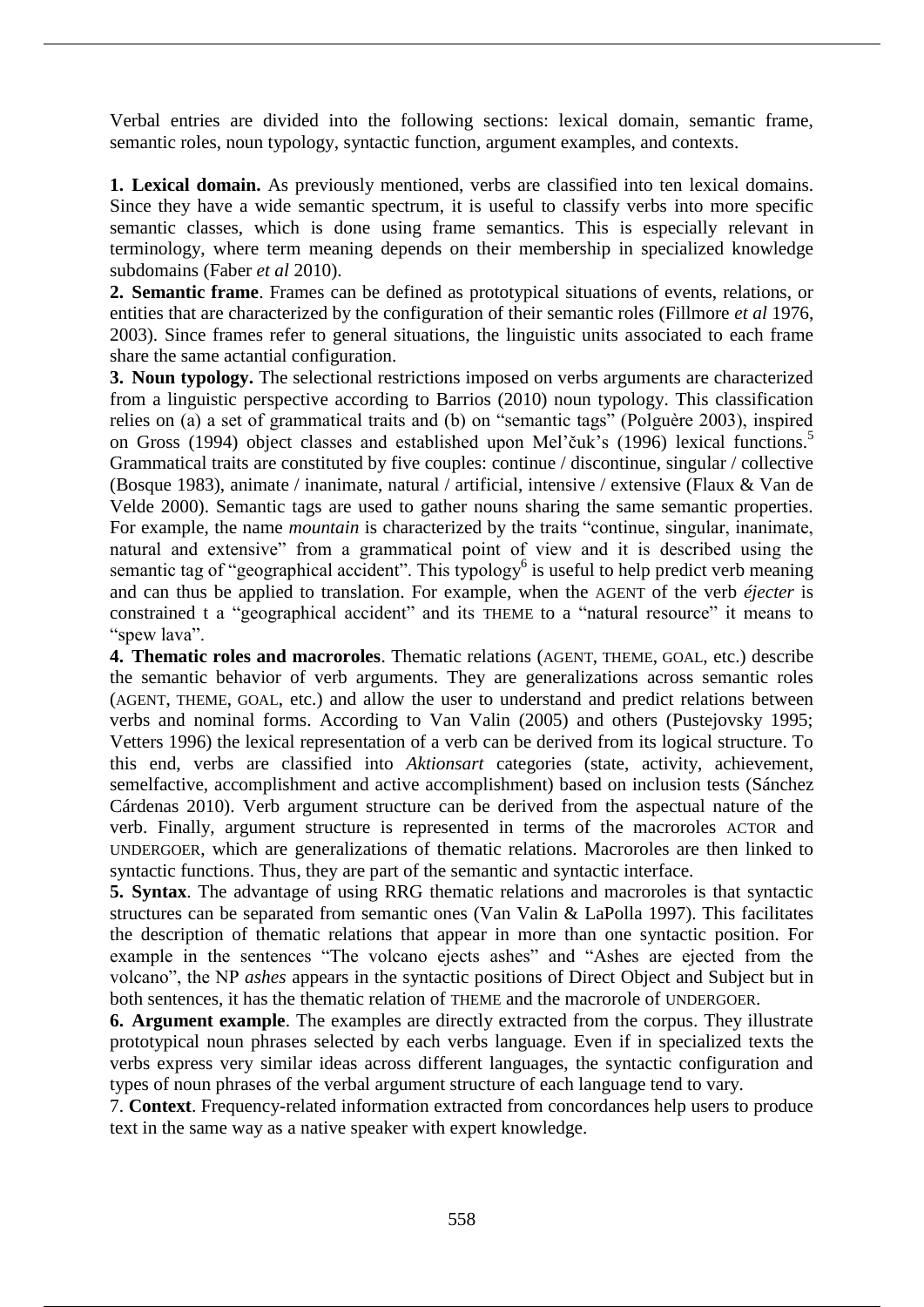The templates in Tables 2 and 3, soon to be available in EcoLexicon, illustrate the syntaxsemantic interface and combinatorial constraints (Hanks & Ježek 2008) of specialized language through the terminological unit *volcan* (French) and *volcano* (English).

| <i>LJEVIER (FREIVEIL)</i>                     |                              |                      |                       |                                                                                                                                                                          |                                                                                                                                                          |
|-----------------------------------------------|------------------------------|----------------------|-----------------------|--------------------------------------------------------------------------------------------------------------------------------------------------------------------------|----------------------------------------------------------------------------------------------------------------------------------------------------------|
| Lexical domain: MOVEMENT. Frame: Cause Motion |                              |                      |                       |                                                                                                                                                                          |                                                                                                                                                          |
| semantic tag                                  | macrorole                    | thematic<br>relation | syntactic<br>function | argument<br>example                                                                                                                                                      | context                                                                                                                                                  |
| <b>GEOGRAPHICAL</b><br><b>ACCIDENT</b>        | <b>ACTOR</b>                 | Agent                | <sub>S</sub>          | - volcan                                                                                                                                                                 | Le volcan Kizimen a éjecté une<br>colonne de cendres à une altitude de<br>7,4 kilomètres.                                                                |
| <b>NATURAL</b><br><b>RESOURCE</b>             | <b>UNDER-</b><br><b>GOER</b> | <b>Theme</b>         | <b>COD</b>            | - des gaz et du magma<br>- des débris<br>- de la lave<br>- de la matière volcanique<br>- des cendres volcaniques<br>- des bombes volcaniques<br>- des fragments de roche | - Le volcan éjecte gaz et magma à<br>grande vitesse.<br>- Le volcan éjecte des cendres dans<br>l'atmosphère ce qui perturbe le<br>trafic aérien mondial. |

| <b>Table 3.</b> Template for the verb in the terminological entry for <i>volcan</i> in EcoLexicon. |  |
|----------------------------------------------------------------------------------------------------|--|
| É IECTED (EDEMOII)                                                                                 |  |

**Table 4.** Template for the verb *spew* in the terminological entry for *volcano* in EcoLexicon. *RELEASE (ENGLISH)*

| Lexical domain: MOVEMENT. Frame: Cause Motion |                       |                      |                       |                                                |                                                                                                                                 |
|-----------------------------------------------|-----------------------|----------------------|-----------------------|------------------------------------------------|---------------------------------------------------------------------------------------------------------------------------------|
| semantic tag                                  | macrorole             | thematic<br>relation | syntactic<br>function | argument<br>example                            | context                                                                                                                         |
| <b>GEOGRAPHICAL</b>                           | <b>ACTOR</b>          | Agent                | S                     | - volcano                                      | It may well be that undersea volcanoes<br>release far more CO2 from the oceans and<br>the sediments than any human consumption. |
| <b>ACCIDENT</b>                               |                       |                      | Object<br>of prep.    | - volcanoes                                    | A secondary atmosphere was slowly<br>released by volcanoes as gases were<br>released from the molten rock.                      |
| <b>NATURAL</b><br><b>RESOURCE</b>             | <b>UNDER</b><br>-GOER | <b>Theme</b>         | <b>COD</b>            | - sulfate aerosols<br>- sulphur dioxide        | Volcanoes release massive amounts of<br>CO <sub>2</sub> .                                                                       |
|                                               |                       |                      | S                     | - carbon dioxide<br>$-CO2$<br>- greenhouse gas | In Venus gasses released by volcanoes have<br>slowly accumulated in the atmosphere.                                             |

As shown, the verb *release* is more specific than *éjecter* since it admits a more restricted number of nouns phrases in the THEME position. One advantage of this kind of representation is that the syntactic description is separated from the semantic function of the arguments. In the case of 'release', the subject can be represented by the AGENT (the VOLCANO) or by the THEME (the substance being ejected out of the VOLCANO). The computational application of this entry structure in Ecolexicon is designed to allow the users choose the fields that best fit their needs.

# 4. Conclusions

We have outlined the design of a prototypical lexical entry in Ecolexicon. The macrostructure organization is useful to rapidly access the way a lexical domain is conceptually organized. The terminological entry proposed describes the combinatorial patterns of terms and verbs. Dictionary users who need to generate texts in a second language inevitably run the risk of directly priming source language structures in the target text. This new resource allows users to predict the "prototypical syntagmatic patterns" (Hanks & Pustejovsky 2005) of a term in a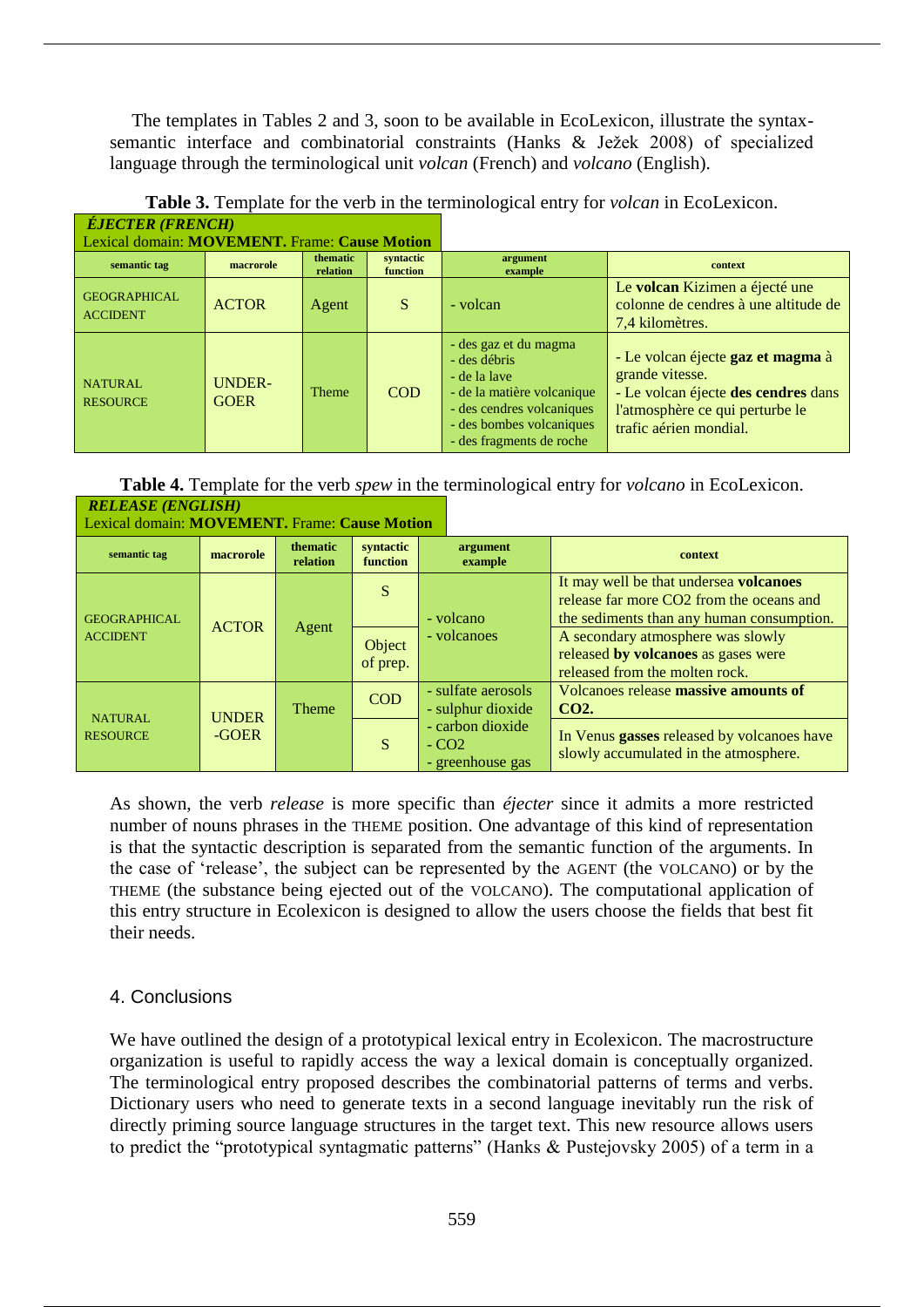given target language. Besides the terminological usefulness of this resource, it helps users to produce text in a target language in the same way native expert would do.

#### **Notes**

<sup>1</sup> This research has been carried out within the framework of the project RECORD: Representación del Conocimiento en Redes Dinámicas [Knowledge Representation in Dynamic Networks, FFI2011-22397], funded by the Spanish Ministry for Science and Innovation.

<sup>2</sup> It also has a paper version in which users acquire conceptual and lexical knowledge at the same time.

3 (1) *Den Danske Regnskabsordbog* (The Danish Dictionary of Accounting); (2) *Den Dansk-Engelske Regnskabsordbog* (The Danish-English Dictionary of Accounting); (3) *Den Engelske Regnskabsordbog* (The English Dictionary of Accounting); (4) *Den Engelsk-Danske Regnskabsordbog* (The English-Danish Dictionary of Accounting; and (5) *The English-Spanish Dictionary of Accounting*.

<sup>4</sup> The lexical domains are EXISTENCE, CHANGE, POSSESION, SPEECH, EMOTION, ACTION, COGNITION, MOVEMENT, PHYSICAL PERCEPTION and MANIPULATION

<sup>5</sup> In addition, lexical functions are also used to describe noun-verb combinations. For example, the French verb  $\acute{e}$ *jecter* usually appears in the corpus related to nous *volcan* and *lave* which is expressed as "Fact<sup>0</sup> (volcan) =  $\acute{\text{e}}$  ejecter" and "Oper<sup>1</sup> (lave) = éjecter". However, this subject is beyond the scope of this article.

<sup>6</sup> The noun typology proposed by Barrios in currently being adapted to specialized knowledge in order to make it more operative for EcoLexicon.

## References

## **A. Dictionaries**

- **Binon, J., S. Verlinde, J. Van Dyck and A. Bertels 2001.** *Dictionnaire d'apprentissage du français des affaires. Dictionnaire de compréhension et de production de la langue des affaires*. Paris: Didier.
- **Mel'čuk, I. et al. 1984–1999.** *Dictionnaire explicatif et combinatoire du français contemporain*. Montreal: Presses de l'Universite de Montreal.
- **Verlinde, S., J. Folon, J. Binon and J. Van Dyck 1995-2003.** *Dictionnaire contextuel du français économique*. (4 tomes.) Anvers: Garant.

## **B. Other literature**

- **Alonso Campo, A. and S. Torner Castells 2010.** 'Adjectives and collocations in specialized texts: lexicographical implications.' In A. Dykstra and T. Schoonheim (eds.), *Proceedings of the XIV Euralex International Congress*, *Leeuwarden, 6-10 July 2010*. Ljouwert: Fryske Akademy / Afuk, 872–881.
- **Apresjan, J. 1993.** 'Systemic lexicography as a basis of dictionary-making.' *Journal of the Dictionary Society of North America* 14: 79–87.
- **Barrios Rodríguez, M. A. 2010.** *El dominio de la funciones léxicas en el marco de la teoría sentido-texto*. PhD Thesis, Universidad Complutense de Madrid.
- **Bergenholtz, H. and S. Tarp 2004.** 'The concept of dictionary usage.' *Nordic Journal of English Studies* 3.1: 23–36.
- **Bergenholtz, H. and S. Tarp 2010.** 'LSP Lexicography or Terminography? The Lexicographer's Point of View'. In P.A. Fuertes-Olivera (ed.), *Specialized Dictionaries for Learners*. Berlin/New York: De Gruyter, 27–37.
- **Bosque, I. 1983.** 'Clases de nombres comunes.' In E. A. Llorach et al, *Serta philologica F. Lázaro*

*Carreter : natalem diem sexagesimum celebranti dicata*. Madrid : Cátedra, 75–88.

**Buendía, M. and J.M. Ureña 2009.** 'Parameters of Evaluation for Corpus Design'. *International Journal of Translation* 21.1–2: 73–88.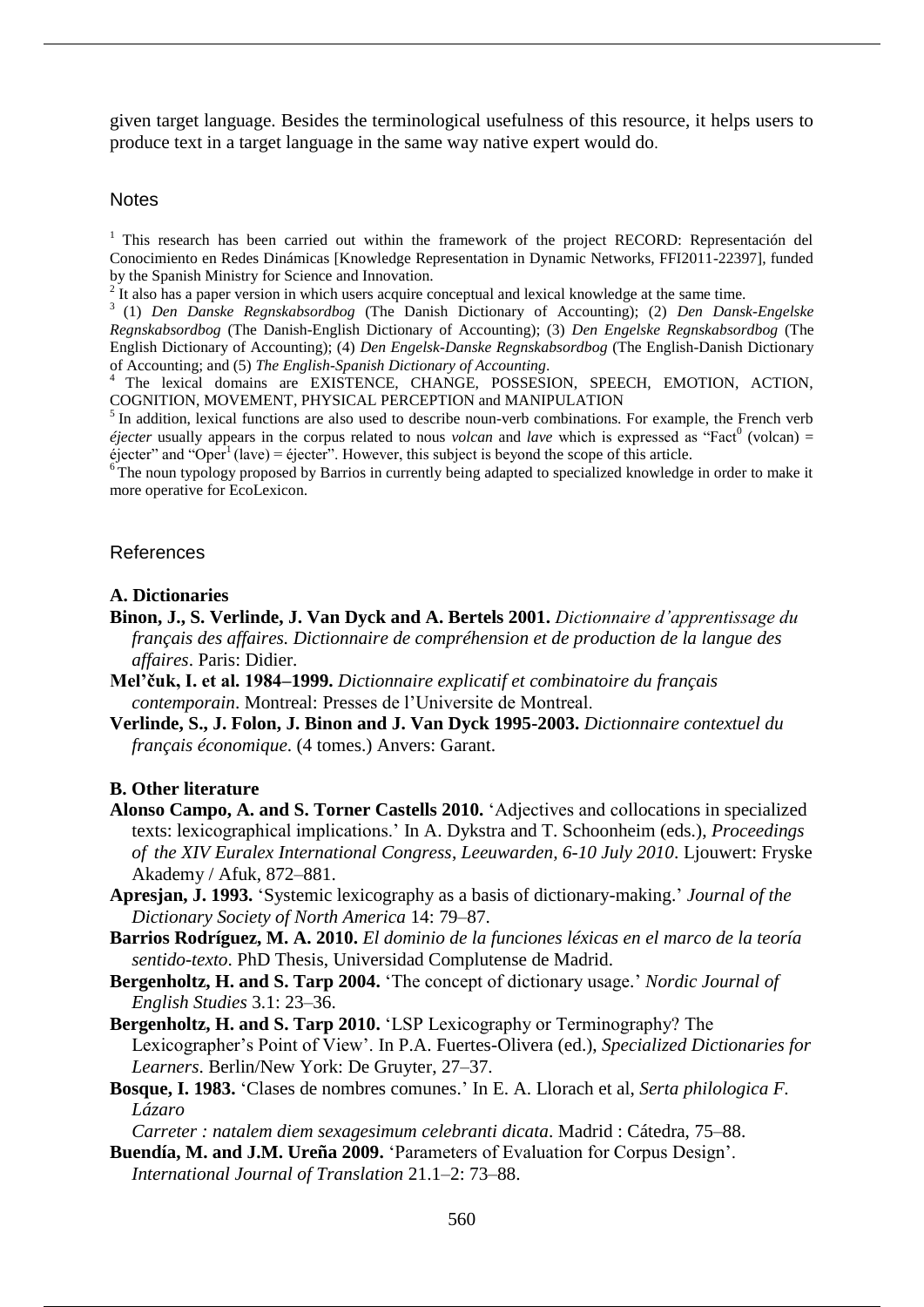**Caignon, P. 2001.** *Vocabulaire et cooccurrents de la comptabilité*. Linguatech: Montreal.

- **Cohen, B. 1986.** *Lexique de cooccurrents. Bourse–conjoncture économique*. Linguatech: Montreal.
- **Damasio, H., D.Tranel, T. Grabowski; R. Adolphs and A. Damasio 2004.** 'Neural systems behind word and concept retrieval'. *Cognition* 92: 179–229.
- **Dik, S. 1978.** *Functional Grammar*. Dordrecht: Foris Publications.
- Faber, P. 2009. 'The cognitive shift in Terminology theory'. In A. Vidal and J. Franco (eds.), *Una visión autocrítica de los estudios de traducción. MonTI* 1.1:107–134.
- **Faber, P. 2011.** 'The dynamics of specialized knowledge representation: Simulational reconstruction or the perception–action interface'. *Terminology* 17.1: 9–29.
- **Faber, P. (ed.) 2012.** *A Cognitive Linguistics View of Terminology and Specialized Language*. Berlin/New York: Mouton de Gruyter.
- **Faber, P. and R. Mairal Usón 1999.** *Constructing a Lexicon of English Verbs*. Berlin/New York: Mouton de Gruyter.

**Faber, P. and C. Pérez Fernández 1997.** 'Image shemata and lexical opposition in functional lexicography.' In B. Lewandowska-Tomaszczyk and P. J. Melia (eds.), *International Conference on Practical Applications in Language Corpora, Łódź, Poland,* 10-14 April 1997: proceedings. Łódź: Łódź University Press, 63–107.

- **Fellbaum, C. J. 1990.** 'English Verbs as a Semantic Net.' *International Journal of Lexicography* 3.4: 279–301.
- **Fillmore, C. J. 1976.** 'Frame Semantics and the Nature of Language'. *Annals of the New York Academy of Sciences: Conference on the Origin and Development of Language and Speech* 280: 20–32.
- **Fillmore, C. J. 1985**. 'Frame Semantics and the Semantics of Understanding.' *Quaderni di Semantica* I.2: 222–254.
- **Fillmore, C. J. 2003.** 'Background to *FrameNet*.' *International Journal of Lexicography* 16.3: 235–250.
- **Fillmore, C. J. 2006.** 'Frame Semantics'. In D. Geeraerts (ed.), *Cognitive Linguistics: Basic Readings*. Berlin/New York: Mouton de Gruyter, 373–400.
- **Flaux, N. and D. Van de Velde 2000.** *Les noms en français : esquisse de classement*. Paris: Ophrys.
- **Gross, G. 1992.** 'Forme d'un dictionnaire électronique'. In A. Clas and H. Safar, *L'environnement traductionnel ; la station de travail du traducteur de l'an 2001*. Sillery/Montréal: Presses de l'Université de Québec/AUPELF-UREF, 255–272.
- **Gross, G. 1994.** "Classes d'objets et description des verbs". *Langages* 115: 15–30.
- **Hanks, P. 2006.** 'The organization of the Lexicon: Semantic Types and Lexical Sets' In E.
- Corino, C. Marello and C. Onesti (eds.), *Atti del XII Congresso Internazionale di*

*Lessicografia: Torino, 6-9 settembre 2006*. Alessandria: Edizioni dell'Orso, 1165–1168.

- **Hanks, P. 2008**. 'Lexical patterns. From Hornby to Hunston and beyond'. In E. Bernal and J. DeCesaris (eds.), *Proceedings of the XIII Euralex International Congress: Barcelona, 15*– *19 July 2008*. Barcelona: L'Institut Universitari de Lingüistica Aplicada, Universitat Pompeu Fabra, 89–129
- **Hanks, P. and E. Ježek 2008.** 'Shimmering lexical sets'*.* In E. Bernal and J. DeCesaris (eds.), *Proceedings of the XIII Euralex International Congress: Barcelona, 15*–*19 July 2008*. Barcelona: L'Institut Universitari de Lingüistica Aplicada, Universitat Pompeu Fabra, 391–402.
- **Hanks, P. and J. Pustejovsky 2005.** 'A pattern dictionary for natural language processing.' *Revue Française de Linguistique Appliquée* 10.2: 63–82.
- **Kilgarriff, A. and G, Grefenstette 2003**. 'Introduction to the Special Issue on the Web as Corpus.' *Computational Linguistics* 29.3: 333–347.